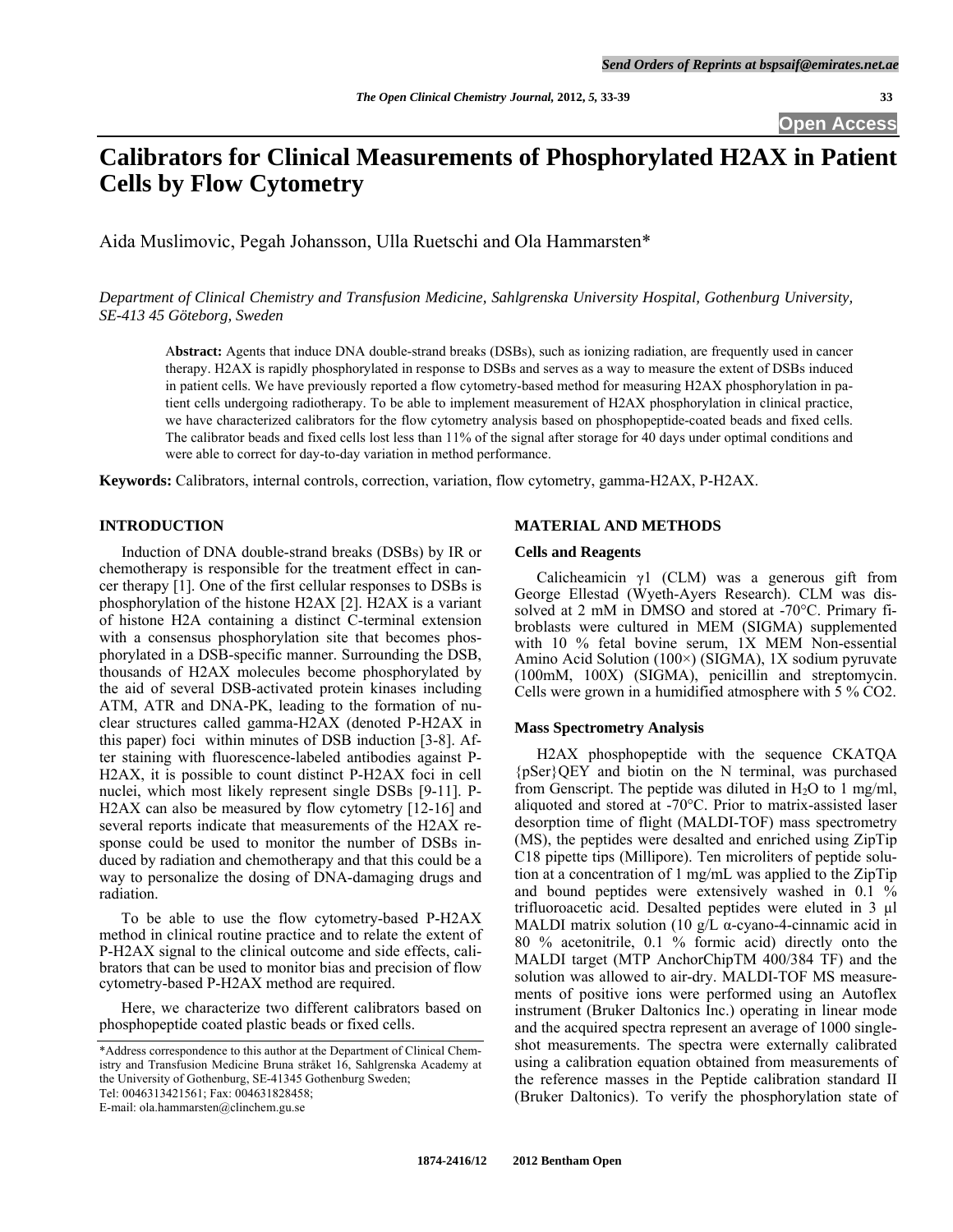the peptide, MALDI-TOF spectra were also acquired in the reflected mode.

#### **Preparation and Storage of Calibrator Beads**

 For stability testing three different batches of phosphopeptide coated beads were prepared. Streptavidin-coated magnetic Dynabeads (Invitrogen) (2 000 000) diluted in PBS were mixed with 0.003, 0.01 and 0.04 ng phosphopeptide per bead for 1h at 21°C. After incubation, the beads were separated with a DynaMag magnet (Invitrogen) and washed three times with 0.5 ml PBS before suspension in 100 µl PBS, 0.1g/l BSA. The beads were then aliquoted to obtain 200 000 beads per tube and dried in a vacuum centrifuge for 1h. Lastly, the tubes were flushed with  $N_2$  (g) and stored at 21<sup>o</sup>C or -70°C. The beads were analyzed before and after drying on days 1, 4, 7, 11, 20 and 40. For the correction experiments phosphopeptide coated beads with 0.0025, 0.005, 0.01, 0.015, 0.025, 0.08, 0.1ng/bead were prepared in the same way. On the day of analysis, beads were resuspended in 50  $\mu$ l H<sub>2</sub>O and analyzed according to the protocol described under the Flow Cytometry Analysis. As a control for day-to-day variation of the flow cytometer signal we correlated all FITC-signals from phosphopeptide coated beads analysed at different days with the FITC-signal obtained from FITC-labeled beads from the Calibrite beads kit (cat. nr. 349502, Becton, Dickinson and Company (BD)) that according to the insert are stable for up to 8 months.

# **Preparation and Storage of Calibrator Cells**

 To test optimal fixation protocol and storage conditions primary human fibroblasts (300 000) were treated with 0.5 nM CLM for 30 min at 37°C. After treatment, the monolayers were washed with 1 ml PBS and trypsinized. The cells were resuspended in 1 ml of culture medium and centrifuged for 4 min at 4000xg. The pellet was washed with 1 ml icecold PBS and centrifuged for 4 min at 4000xg. The cells were then either fixed in 0.5 ml PBS, 2 % PFA or not fixed for 30 min on ice. The fixed cells were washed with 1 ml ice-cold PBS and diluted in 10 μl PBS, after which both PFA-fixed and not fixed cells were fixed in a total volume of 100 μl in MetOH or EtOH (final concentration 90 %) added while vortexing to prevent formation of aggregated cells. The fixed cells were aliquoted and stored at -70°C. At the same time aliquots of the Block-H staining solution (PBS, 1 g/l BSA with 0.05 % NaN<sub>3</sub>, 0.1 g/l RNaseA, phosphatase inhibitors (10 mM NaF, 1mM Na<sub>2</sub>MoO<sub>4</sub>, 1mM NaVO<sub>3</sub>), 0.25 g/l herring sperm DNA, 0.1 % Triton X-100, 5 mM EDTA) and separate aliquots of the mouse monoclonal anti-H2AXS139ph FITC conjugate (Millipore) were stored at -70°C. On the day of analysis (3, 10 and 40 days after storage), the cells were centrifuged for 1 min at 13000xg. MetOH and EtOH were gently pipetted off and the remains were allowed to evaporate. The pellet was suspended in 50 μl PBS, 1 g/l BSA and analyzed according to the protocol described under Flow Cytometry Analysis using a freshly thawn aliquot of Block-H and mouse monoclonal anti-H2AXS139ph FITC conjugate (Millipore). As a control we used the FITC-labeled beads from the Calibrite beads kit to correct for instrument day-to-day variation (cat. nr. 349502, Becton, Dickinson and Company (BD)) that according to the insert are stable for up to 8 months. To test the influence of freezing on signal intensity we treated primary fibroblasts with 0, 0.03 and 0.3 nM CLM for 30 min, at 37°C, fixed with EtOH and analyzed by flow cytometry on days 1 before and after freezing and on day 7. For the final correction experiments primary fibroblasts (ca. 9 000 000) were treated with 0, 0.03125, 0.0625, 0.125, 0.25, 0.5 and 1nM CLM as described above. After the treatment, the monolayers were washed with 50 ml PBS and trypsinized. The cells were resuspended in 10 ml medium and centrifuged for 4 min, 4000xg. The pellet was washed in 10 ml ice-cold PBS and centrifuged for 4 min, 4000xg and fixed by addition of icecold EtOH while vortexing as described above. The fixed cells were aliquoted to obtain 250 000 cells per tube and finally stored at -70°C. The high cell number was chosen to facilitate fast and convenient flow cytometry analysis; however, it is possible to use 12 500-500 000 cells without any significant change of the signal with the antibody concentrations used (data not shown). On the day of analysis, the cells were analyzed by flow cytometry as described above.

# **Flow Cytometry Analysis**

Suspensions  $(50 \text{ µl})$  of the calibrator beads, calibrator cells or freshly treated fibroblasts were added to 150 µl Block-H (PBS, 1 g/l BSA with  $0.05 \%$  NaN<sub>3</sub>,  $0.1$  g/l RNaseA, phosphatase inhibitors (10 mM NaF, 1mM  $Na<sub>2</sub>MoO<sub>4</sub>$ , 1mM NaVO<sub>3</sub>), 0.25 g/l herring sperm DNA, 0.1 % Triton X-100, 5 mM EDTA, 1:1000 mouse monoclonal anti-H2AXS139ph FITC conjugate (Millipore)) and stained for 3 hours at 4°C. The samples were then diluted with 300μl suspension buffer (PBS, 1g/l BSA) and analyzed by flow cytometry using FACSScan (BD) and FACSAria (BD) using a 488 nm excitation laser and 530/30 emission filter. The fluorescence intensity in arbitrary units was plotted in histograms and the mean fluorescence intensity was calculated using Weasel version 2.3 software.

#### **Correction for Batch Variation in Antibody Signal**

 To examine if calibrator beads and cells could be used to correct for antibody related variations in the P-H2AX signal, we stained calibrator beads and calibrator cells fixed in EtOH in parallel with freshly treated fibroblasts with three different antibody batches and calculated correction factors that we used to correct for P-H2AX signal variations. Two different antibody batches with 70 % and 50 % of its original in fluorescence intensity were prepared by photo bleaching mouse monoclonal anti-H2AXS139ph FITC conjugate (Millipore) with a blue (488nm) laser for 30 sec and 2 min, respectively. Confluent 6-well monolayers of primary fibroblasts were treated with 0,0.03, 0.1, 0.3nM CLM for 30 min, at 37°C. After the treatment, the monolayers were washed with 1 ml PBS and trypsinized. The cells were resuspended in 1 ml of medium and centrifuged for 4 min, 4000xg. The pellet was washed with 1 ml ice-cold PBS and centrifuged for 4 min, 4000xg after which it was diluted in 50 µl PBS, 1g/l BSA and stained with the unbleached (100% fluorescence intensity) and the photobleached antibody batches with 70 % or 50 % of the original fluorescence intensity and analyzed by flow cytometry together with calibrator beads and calibrator cells. The mean fluorescence intensity from calibrators stained with unbleached and photobleached antibody batches was used to calculate correction factors that were used to correct the fluorescence intensity from samples stained with photobleached antibodies closer to samples stained with the unbleached antibody. The correction factors generated from calibrator cells varied slightly with the fluo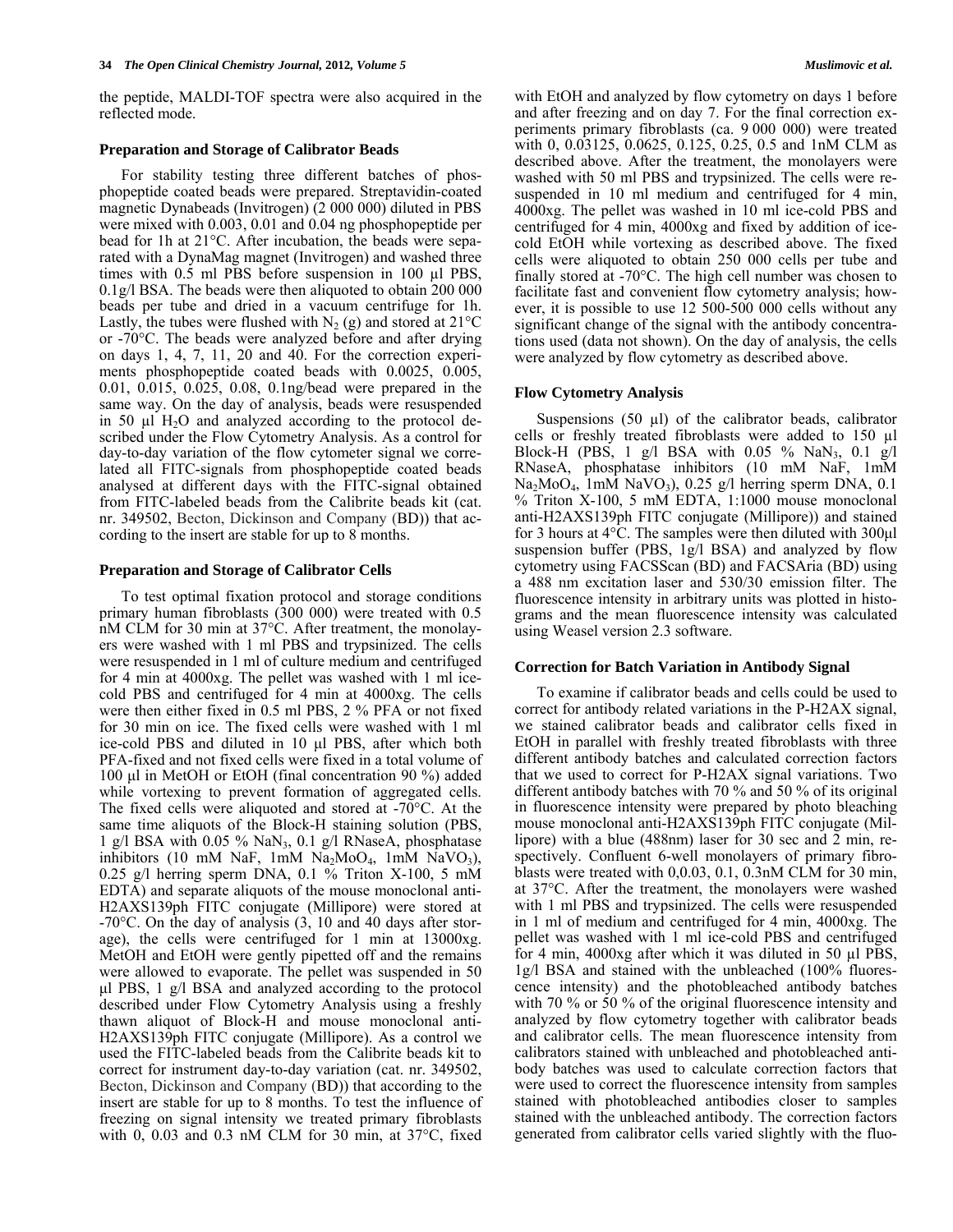rescence signal and therefore correction factors were chosen based on the level of the fluorescence signal in each sample.

# **Corrections for day-to-day Variations**

# EDTA blood from three healthy individuals was collected and irradiated in petri dishes with 1 and 5 Gy (Phillips RT 100 X-ray machine with acceleration voltage of 100 kV) on ice. The irradiated blood was incubated for 30 min in a 37°C water bath to induce H2AX phosphorylation. Mononuclear cells were prepared by lympho-prep following instructions provided by the manufacturer (Alexis-Shield). Mononuclear cells from the three individuals, calibrator beads and calibrator cells fixed in EtOH were then analyzed with the P-H2AX flow cytometry method. The same procedure was performed on the same individuals three days later. The mean fluorescence intensity from calibrator cells analyzed on day 1 and day 3 generated correction factors that were used to correct the fluorescence intensity from samples analyzed on day 3. The correction factor varied with the P-H2AX level. Therefore, the correction factor generated from calibrator cells close to the signal in each individual sample was used to correct the fluorescence signal between day  $\overline{1}$  and 3, data shown in Fig. (**4**).

# **RESULTS**

#### **Preparation and Characterization of Calibrator Beads**

 To generate beads capable of binding the FITC-labeled monoclonal P-H2AX antibody used in the flow cytometry P-H2AX method, we mixed streptavidin-coated paramagnetic beads with a biotinylated phosphopeptide derived from H2AX. We titrated the amount of peptide per bead to generate the optimal signal that matched the signal obtained in irradiated cells (Fig. **1A**). To establish optimal storage conditions for the peptide-coated beads we first used mass spectrometry (MS) to analyze the stability of the phosphopeptide under different storage conditions (Table **1**). The MS spectra indicated that some conditions generated a peptide signal with lower mass that failed to generate antibody-interacting beads (Fig. **1C**). The mass difference between the intact (Fig **1B**) and degraded peptide (Fig. **1C**) matched the expected loss of the biotin moiety from the peptide. Based on the MS analysis the peptide was stable for 40 days when stored in 100 % ethanol or phosphate buffer (Table **1**). To assess the stability of the calibrator beads we analyzed FITC-labeled plastic beads (Calibrite beads (BD)) in parallel with calibrator beads as a control for variations in flow cytometer detector variations. When the calibrator beads were stored at



**Fig. (1). Mass spectrometry and flow cytometry analysis of P-H2AX phosphopeptides. A**: Phosphopeptide titration. Different amounts of biotinylated phosphopeptide were bound to streptavidin beads and the resulting beads were analyzed using the P-H2AX how cytometry method. **B**: Analysis of phosphopeptide stability. The P-H2AX-derived phosphopeptide was stored in H<sub>2</sub>O at -70<sup>o</sup> for 8 months and then analyzed by MS (upper plot). The same peptide preparation was bound to streptavidin beads and the resulting beads analyzed by the flow cytometry P-H2AX method (lower plot). C: Similar to B, but the peptide was stored in 10 mM Na<sub>2</sub>PO<sub>4</sub> pH 9.3+N<sub>2</sub> at -70<sup>0</sup> for 8 months. ag/bead: attogram/bead.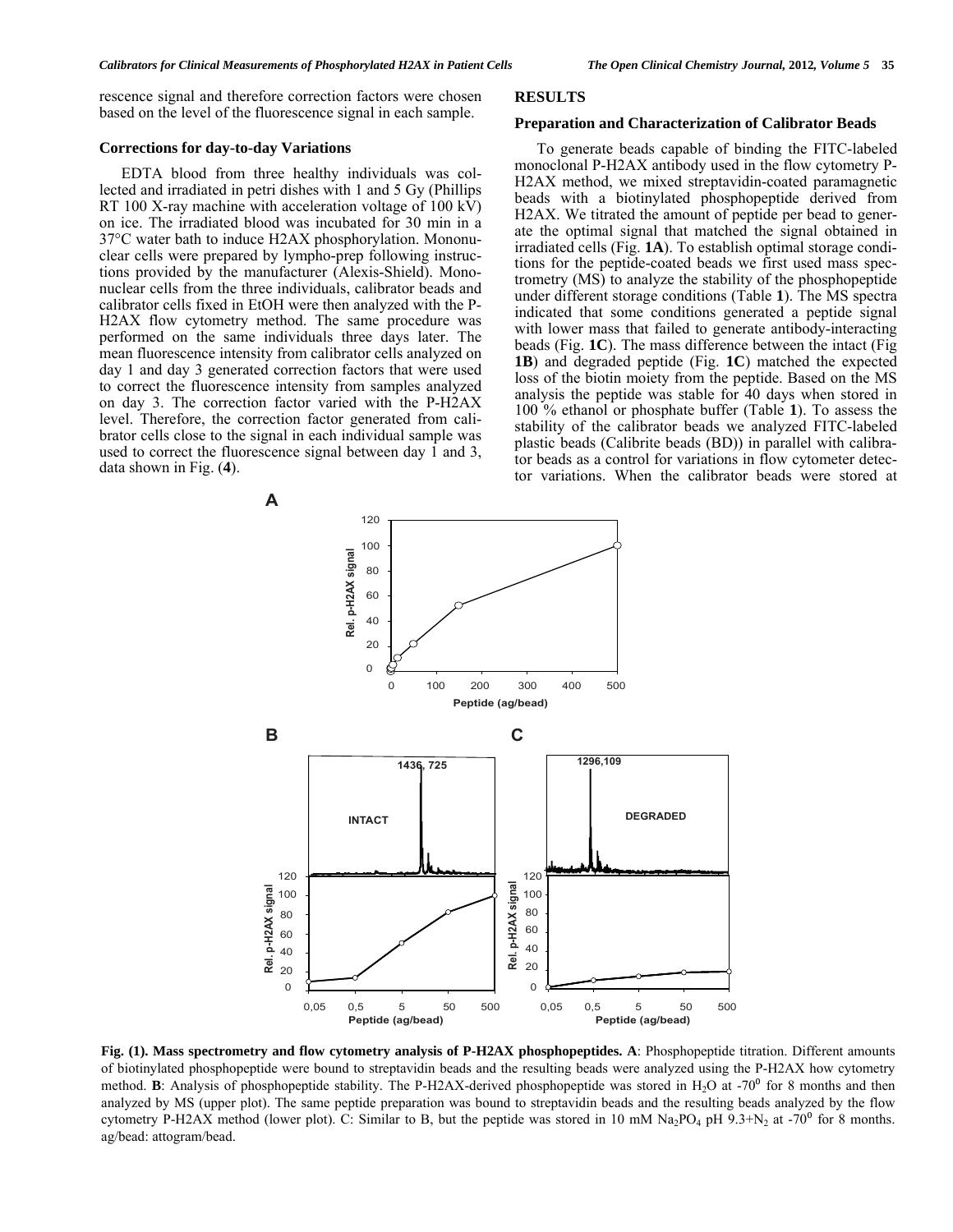**Table 1. Stability of the Phospho-peptide** 

| <b>Temperature</b><br><b>Storage Time</b> |                                                     | 10 days  | $21^{\circ}$ C<br>40 days | $-20^{\circ}$ C<br>10 days | 40 days | $-70^{\circ}$ C<br>10 days | 40 days  |
|-------------------------------------------|-----------------------------------------------------|----------|---------------------------|----------------------------|---------|----------------------------|----------|
|                                           | $H_2O$                                              |          |                           |                            |         | Intact                     | Intact   |
|                                           | 10 mM $Na2PO4 pH 9.3$                               | Intact   | Degraded                  | Intact                     | Intact  | Intact                     | Degraded |
| Storage conditions                        | 10 mM Tris-HCl pH 8.5                               | Degraded | Degraded                  | Intact                     | Intact  | Intact                     | Intact   |
|                                           | 100 % EtOH                                          | Intact   | Intact                    | Intact                     | Intact  | Intact                     | Intact   |
|                                           | 10mM Na <sub>2</sub> PO <sub>4</sub> pH $9.3 + N_2$ | Intact   | Intact                    | Intact                     | Intact  | Intact                     | Intact   |

**A**

**Rel. FIT C signal**

**0**

-70°C, that according to the MS analysis generated optimal peptide stability, we found that calibrator beads lost 11% of the signal after 40 days (Table **2**).

#### **Preparation and Characterization of Calibrator Cells**

 Primary fibroblasts were treated with different concentrations of the DSB-inducing agent calicheamicin (CLM) and fixed to produce cells with a wide range of P-H2AX signals (Fig. **2A**). The cells were then stored at different conditions for up to 40 days and analyzed by the P-H2AX Performance method (Table **3**). FITC-labeled plastic beads (Calibrite beads (BD)) were analyzed in parallel with calibrator cells and used as a control for variations in flow cytometer detector variations. Storage of the fixed cells at room temperature or at -70°C in different buffers without fixatives resulted in substantial loss of the P-H2AX signal and was not pursued further (data not shown). However, when CLM-treated and methanol or ethanol-fixed cells were stored at -70°C in methanol or ethanol there was no significant loss of the P-H2AX signal after 40 days (Table **3**). In addition, the freezing procedure did not affect the P-H2AX fluorescence signal (Fig **2B**). The use of PFA in the fixation protocol lowered the P-H2AX signal, as reported before [12], and did not improve the stability of the P-H2AX signal (Table **3**).

# **Corrections of Antibody-related Differences in the P-H2AX Signal**

 To test if the controls beads or EtOH-fixed calibrator cells could correct for differences due to batch differences in P-H2AX antibodies with different FITC intensities we used photobleaching to generate variable FITC intensities of the P-H2AX antibodies. The untreated and the photobleached batches of antibodies were then used to measure the P-H2AX signal in CLM-treated fibroblasts and in calibrator beads and calibrator cells. By using the signal from the calibrators we were able to correct the signal using the photobleached antibodies to match more closely the signal from the unbleached P-H2AX antibody (Fig. **3**). There was no consistent difference in the ability to correct the signal using calibrator cells (Fig. **3A**) or calibrator beads (Fig. **3B**).

## **Correction of Day-to-day Variation in Signal Intensity**

 To test the ability of the EtOH-fixed cells to correct for day-to-day variations in signal intensity, mononuclear cells from three healthy individuals were irradiated *in vitro* and the resulting P-H2AX signal was analyzed. The procedure



**1 4 7 11 20 40**

**Days**



**Fig. (2). Preparation and stability testing of calibrator cells. A**: Determination of the dose relationship between the CLM concentration and the P-H2AX signal in human primary fibroblasts. Primary human fibroblasts were treated with 0, 0.03, 0.06, 0.13, 0.25, 0.5, 1 and 3 nM of CLM for 30 min at 37°C, fixed in 90 % EtOH, before analysis by flow cytometry. **B**: Storage effect on the P-H2AX signal in calibrator cells. Primary human fibroblasts were treated with 0, 0.03 and 0.3 nM of CLM, (concentrations shown to be in the linear range from data in A) for 30 min at 37°C and fixed in 90 % EtOH. Flow cytometry analysis was performed before freezing and after 1h and 7 days of storage of the cells in 90 % ethanol at -70°C.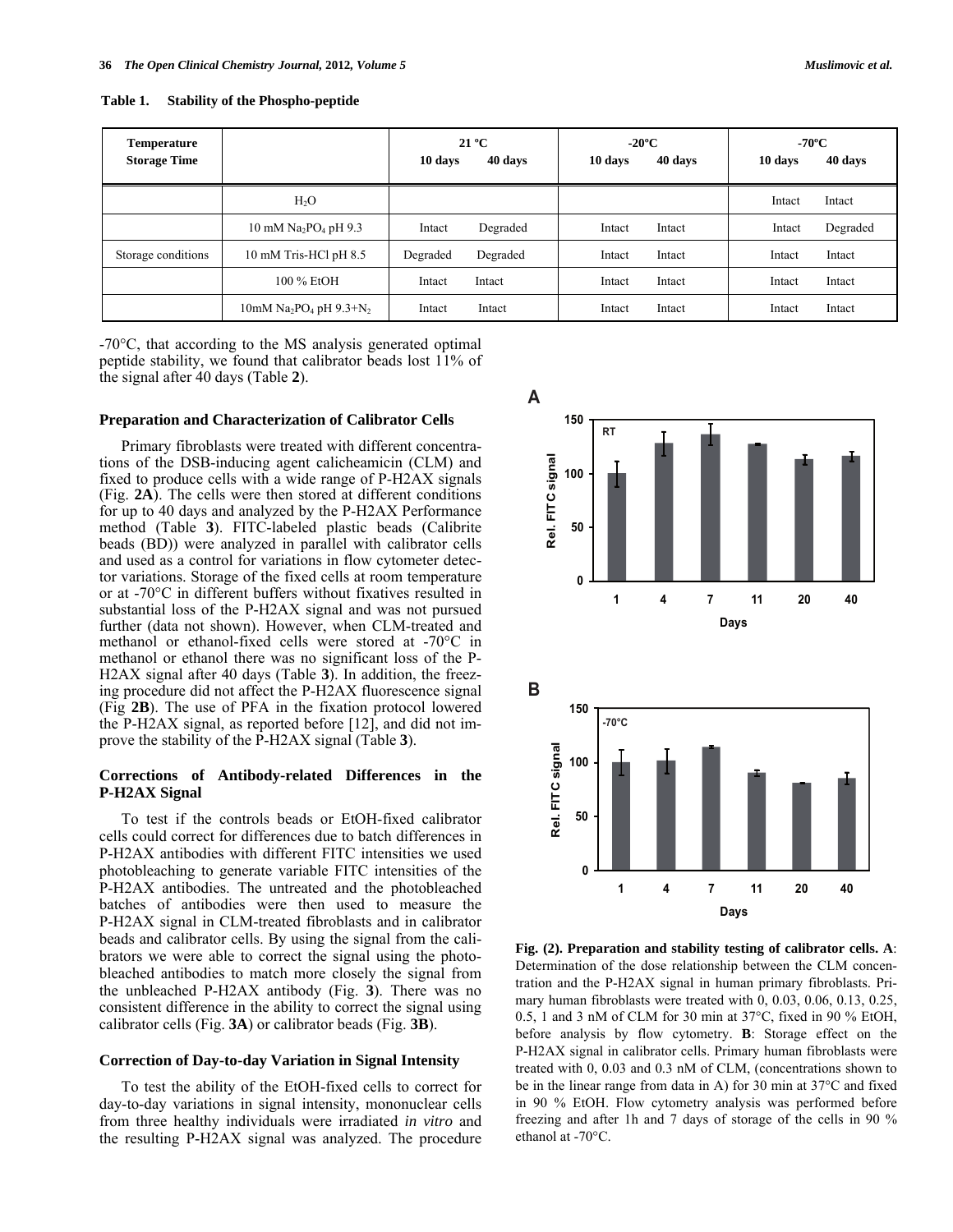| Storage (days) | $21^{\circ}$ C (% of Calibrite signal) | $-70^{\circ}$ C (% of Calibrite signal) |  |
|----------------|----------------------------------------|-----------------------------------------|--|
| $1*$           | $109 (+/-4.0)$                         | $109 (+/- 4.0)$                         |  |
| $1 * *$        | $114 (+-3.8)$                          | $114 (+/- 3.8)$                         |  |
| $\overline{4}$ | $110 (+/- 3.4)$                        | $116 (+/- 0.3)$                         |  |
| $\overline{7}$ | $114 (+-0.3)$                          | $121 (+/- 1.0)$                         |  |
| 11             | $96 (+/-1.5)$                          | 94 $(+/-0.1)$                           |  |
| 20             | $95 (+/-1.4)$                          | $87 (+/- 2.0)$                          |  |
| 40             | $90 (+/- 4.7)$                         | 98 $(+/- 0.1)$                          |  |

#### **Table 2. Stability of Calibrator Beads**

\*Before vacuum-drying \*\*After vacuum-drying and freezing

was repeated two days later. At the same time, calibrator cells were analyzed on both days. The difference in the P-H2AX signal from the calibrator cells obtained on day 1 and 3 were used to generate a range of signal strength-dependent correction factors for the day-to-day variation (Fig **4A**). When the signal strength-adjusted correction factors were used, the day-to-day variation in the P-H2AX signal in these individuals was small and the corrected values showed less day-to-day variation compared with the uncorrected values (Fig. **4B**, **C** and **D**).

# **DISCUSSION**

 Measurement of H2AX phosphorylation in patient cells have been discussed as a possible way to follow induction of DSBs after radiotherapy or chemotherapy, since this approach could be used to personalize the treatment. We have previously reported a flow cytometry method that can be used to measure the P-H2AX signal in patient cells during radiotherapy [13]. In order to apply this method in clinical routine practice, proper calibrators that can be used to correct for variation in the analytical procedure are required. In this paper we present two control materials based on phosphopeptide-coated beads (calibrator beads) and fixed cells with defined P-H2AX signals (calibrator cells). These two types of calibrators have their own merits.

 The calibrator beads are easy to manufacture in large quantities in a standardized way and could help to minimize inter-laboratory differences. The calibrator beads showed optimal stability at room temperature, which may be important in inter-laboratory comparisons. The calibrator beads are smaller than cells. It is therefore possible to mix the beads directly with the patient cells and analyze the P-H2AX signal separately from the beads and patient cells in the flow cytometer and correct for signal differences between days and antibody batches. Titration of the amount of phosphopeptide per bead to match the signal from cells is of great importance, as the beads would otherwise attenuate the P-H2AX signal in the cells by antibody depletion. A potential problem with the beads is that they do not present the antigen in a way that resembles the cellular structure in fixed cells. This might generate problems if calibrator beads are used to harmonize P-H2AX methods using different P-H2AX antibodies. For this reason, we also established controls based on

# **A**



**Fig. (3). Corrections of antibody-related differences in the P-H2AX signal.** Primary fibroblasts were treated with 0, 0.03, 0.1 and 0.3 nM CLM for 30 min at 37°C. Calibrator beads, calibrator cells and CLM-treated fibroblasts were stained with unbleached or two batches of differently photobleached FITC-labeled P-H2AX antibodies. The P-H2AX signal from calibrator cells (**A**) or calibrator beads (**B**) were used to correct the signal using the two photobleached antibody batches (Corrected 1 and 2).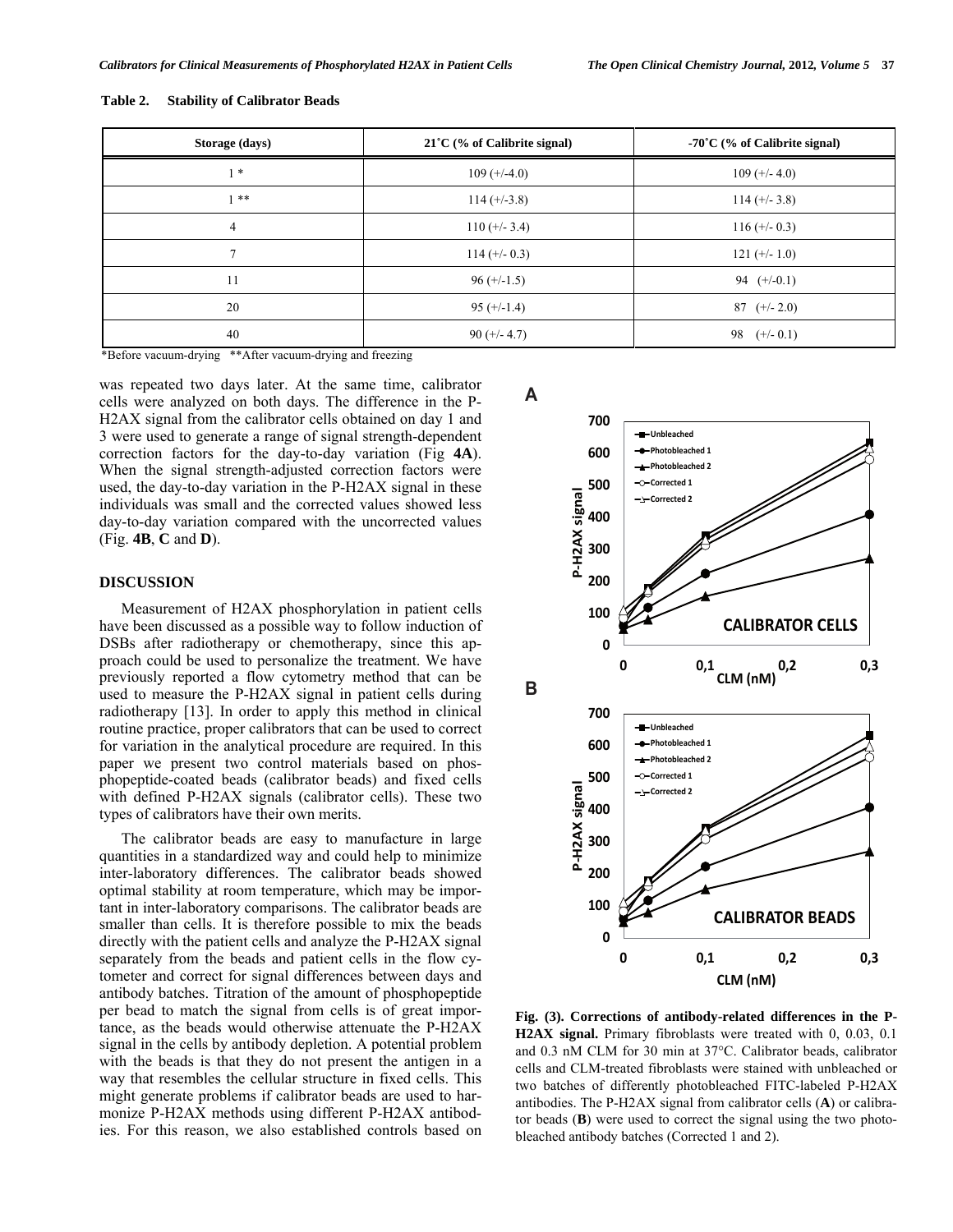cells expressing P-H2AX. These cells will, however, be less amenable to large-scale production. In addition, the P-H2AX signal in fixed cells was not stable at room temperature, making them less suitable as inter-laboratory controls. The calibrator beads and calibrator cells performed equally well in correcting for differences in signal intensity among different antibody preparations and day-to-day variation. Together, these two calibrators can be used to assess the signal fluctuations due to sample handling, antibody batches, dayto-day variation and variation in the flow cytometer output.

 There was a hyperbolic correlation between the amount of peptide on the beads and the FITC signal. This hyperbolic correlation was also observed for the calibrator cells with different amounts of P-H2AX signal. To be able to correct optimally for signal differences between days or different antibody batches we used calibration curves from a range of preparations of calibrator beads or calibrator cells with different signal intensities. This multi-point calibration approach to calibrate signals from non-linear methods is commonly used in clinical assays and is known to be reliable.

**Table 3. Stability of Calibrator Cells** 

| <b>Storage</b><br>(days) | <b>MetOH</b><br>(% of Calibrite signal) | PFA, MetOH<br>(% of Calibrite signal) | <b>EtOH</b><br>(% of Calibrite signal) | PFA, EtOH<br>(% of Calibrite signal) |
|--------------------------|-----------------------------------------|---------------------------------------|----------------------------------------|--------------------------------------|
|                          | 462.7                                   | 358.1                                 | 555.5                                  | 381.2                                |
| 10                       | 435.8                                   | 426.9                                 | 588.2                                  | 393.1                                |
| 40                       | 489.8                                   | 394.9                                 | 559.4                                  | 427.9                                |



**Fig. (4). Corrections of day-to-day variations in patient lymphocytes.** Blood samples from three healthy individuals were collected and irradiated with 0, 1 and 5 Gy. Patient lymphocytes and calibrator cells were stained and analyzed by flow cytometry. The same procedure was performed two days later and the resulting P-H2AX signals were corrected as described in the Materials and Methods section. **A**: Correction factor calculated as a difference between days 1 and 3 was plotted against the P-H2AX signals used to calculate the correction factors. **B**-**D**: P-H2AX signal on day 1 and 3 before and after correction in patients 1, 2, and 3.